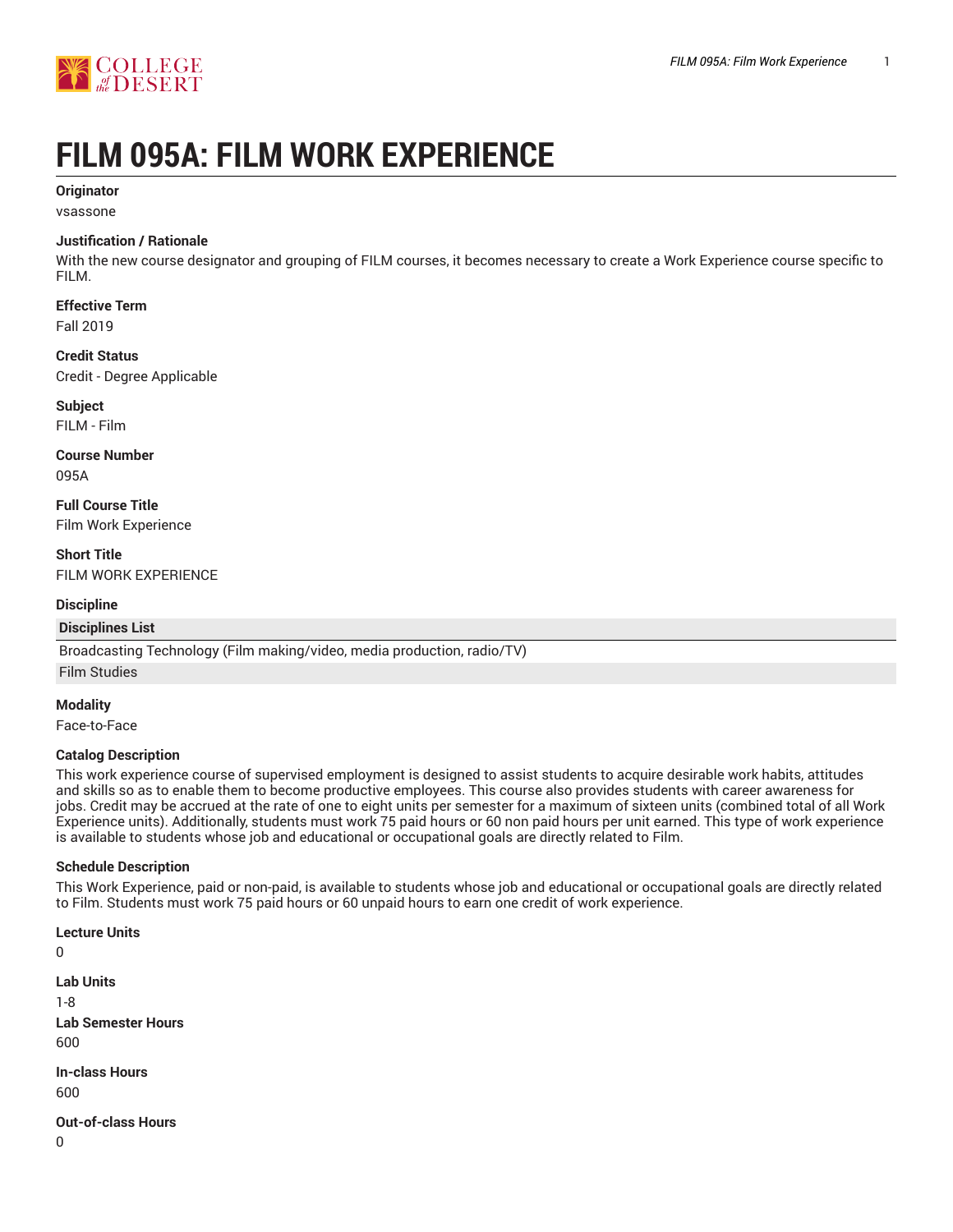

#### **Total Course Units**

1-8

**Total Semester Hours**

600

#### **Override Description**

Students will work a variable number of hours. Credits will be awarded at a rate of 1 unit per 75 hours of paid work or 1 unit per 60 hours of unpaid work.

#### **Class Size Maximum**

23

#### **Course Content**

Planned learning objectives for individual students based on job learning stations that include:

- 1. Tasks to be accomplished
	- a. How the task will be accomplished
	- b. How the talks will be evaluated (measured) and by whom
	- c. When the tasks will be completed
- 2. Communication responsibilities with instructors/coordinators and employers will be the students.

#### **Lab Content**

N/A

#### **Course Objectives**

|             | <b>Objectives</b>                                                                                                                                    |  |
|-------------|------------------------------------------------------------------------------------------------------------------------------------------------------|--|
| Objective 1 | Demonstrate employment skills under actual working conditions.                                                                                       |  |
| Objective 2 | Apply career goals of classroom theory to real life experience.                                                                                      |  |
| Objective 3 | Demonstrate an increase in self-identity and confidence as a worker through individual attention given by instructor/<br>coordinators and employers. |  |
| Objective 4 | Demonstrate an understanding of their own abilities in the work environment.                                                                         |  |
| Objective 5 | Explain an understanding of human relations.                                                                                                         |  |
| Objective 6 | Demonstrate an understanding of how to approach the job market.                                                                                      |  |
| Objective 7 | Apply work experience education on future job applications.                                                                                          |  |
| Objective 8 | Develop new or expanded job objectives each semester of enrollment.                                                                                  |  |

#### **Student Learning Outcomes**

|           | Upon satisfactory completion of this course, students will be able to:                                                                                                                                                                            |
|-----------|---------------------------------------------------------------------------------------------------------------------------------------------------------------------------------------------------------------------------------------------------|
| Outcome 1 | Given the task of writing three learning objectives based on work related duties, demonstrate competent and<br>appropriate completion of each objective which increases performance, improves efficiency and enhances skills in the<br>workplace. |
| Outcome 2 | Given normal tasks based on actual working conditions, demonstrate competent and appropriate employment soft<br>skills.                                                                                                                           |

#### **Methods of Evaluation**

| <b>Method</b>      | Please provide a description or examples of how<br>each evaluation method will be used in this course.                                                                                                                     | <b>Type of Assignment</b> |
|--------------------|----------------------------------------------------------------------------------------------------------------------------------------------------------------------------------------------------------------------------|---------------------------|
| Other              | a. Hours worked.<br>b. Performance on the learning objectives.<br>c. Attendance at scheduled conferencesand<br>orientation.<br>d. Completion and timelines of paperwork<br>e. On-site visit by the instructor/coordinator. |                           |
| <b>Assignments</b> |                                                                                                                                                                                                                            |                           |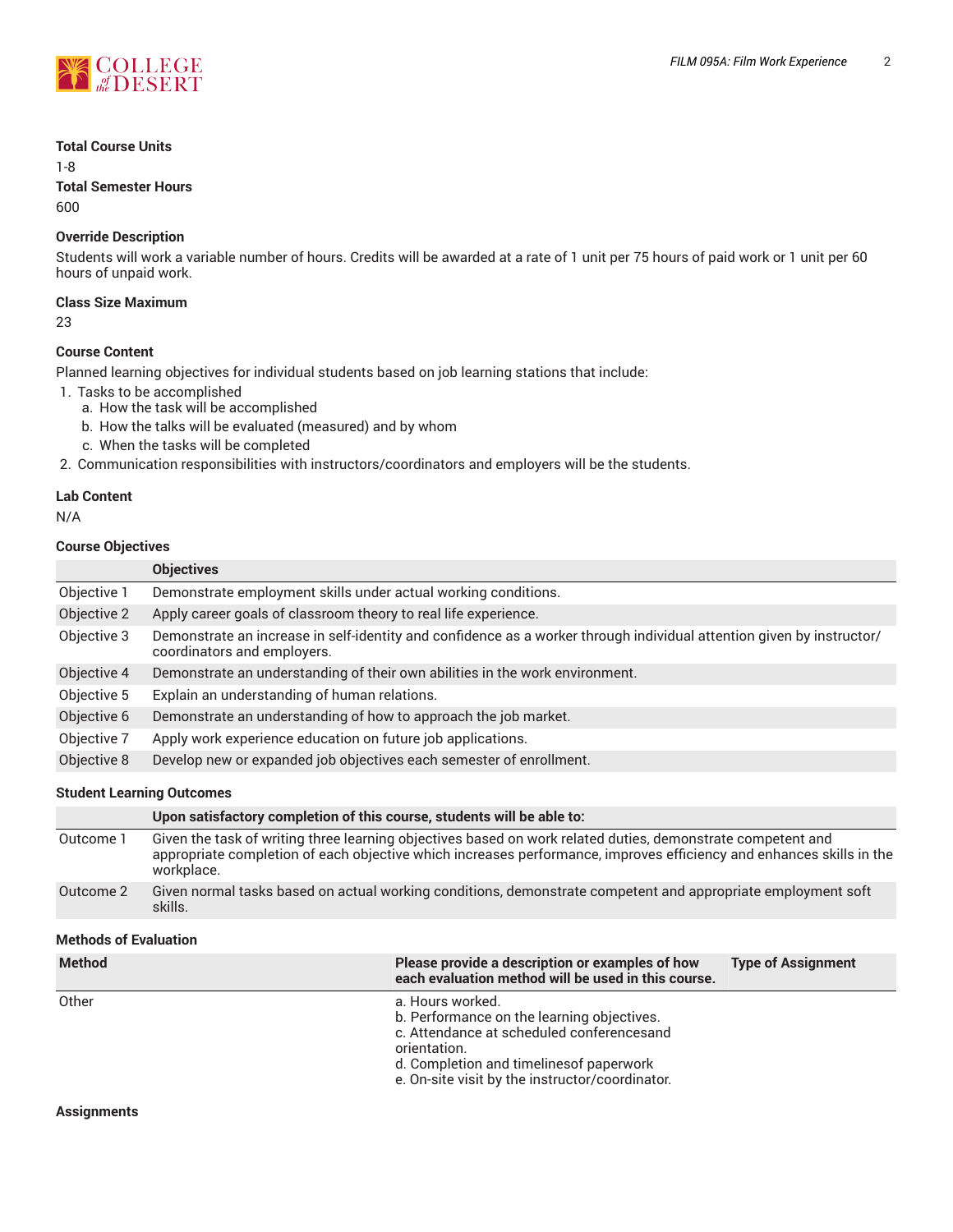

#### **Other Out-of-class Assignments**

- Development of measurable learning objectives with the employer/supervisor that are specific to the job.
- Confer with instructor/coordinator on final learning objectives.
- Arrange appointment to meet together with the employer/supervisor and instructor/coordinator to discuss objectives and otherissues and to sign the training agreement.
- Reflection paper (length and content to be determined).
- Self-evaluation by the student based on the training agreement.

#### **Grade Methods**

Letter Grade Only

#### **MIS Course Data**

**CIP Code** 50.0601 - Film/Cinema/Video Studies.

**TOP Code** 060420 - Television (including combined TV/film/video)

**SAM Code** C - Clearly Occupational

**Basic Skills Status** Not Basic Skills

**Prior College Level** Not applicable

**Cooperative Work Experience** Occupational Coop Course

**Course Classification Status** Credit Course

**Approved Special Class** Not special class

**Noncredit Category** Not Applicable, Credit Course

**Funding Agency Category** Not Applicable

**Program Status** Program Applicable

**Transfer Status** Transferable to CSU only

**Allow Audit** No

**Repeatability** Yes

**Repeatability Limit** 3X **Repeat Type**

Work experience